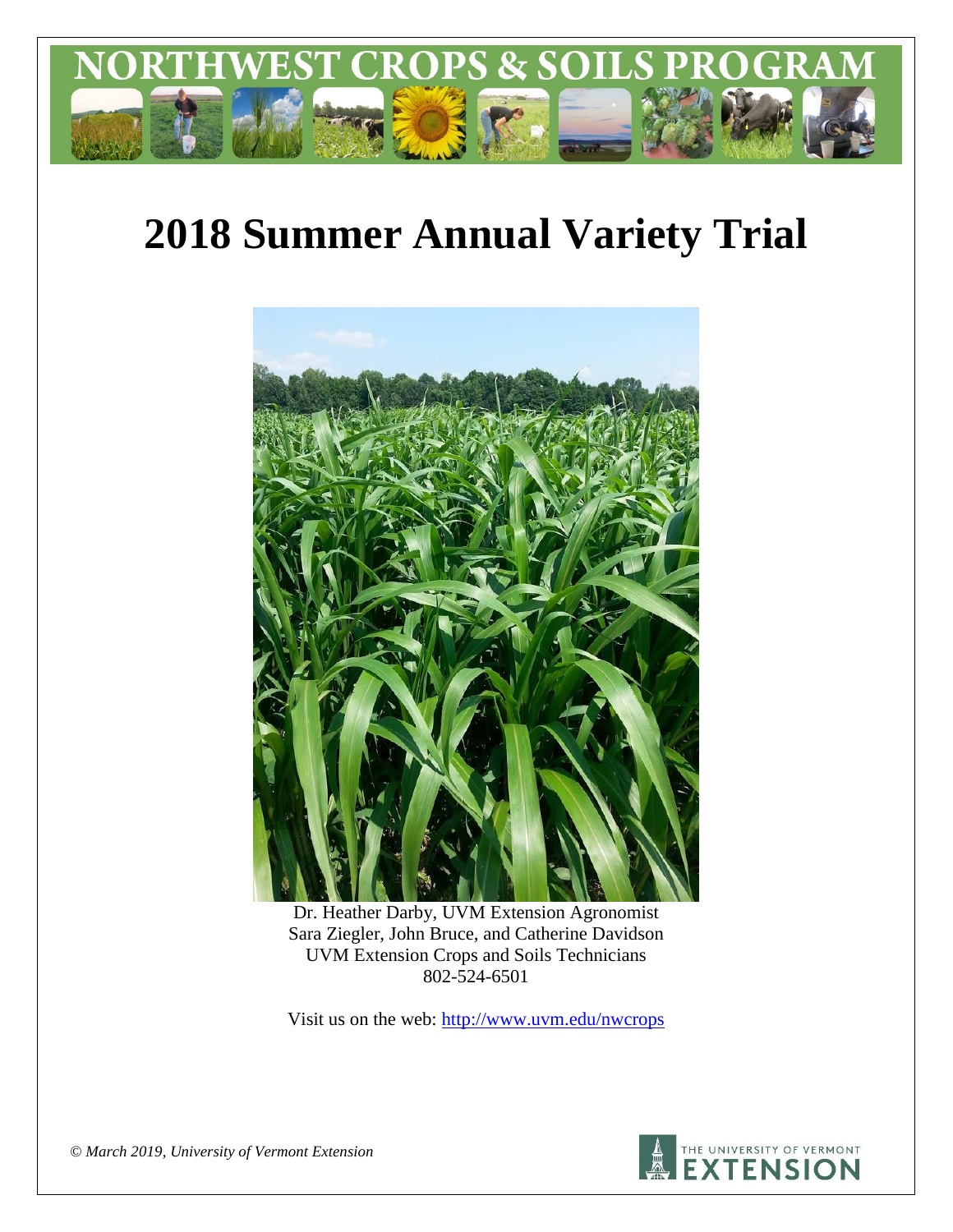#### **2018 SUMMER ANNUAL VARIETY TRIAL**

Dr. Heather Darby, University of Vermont Extension heather.darby[at]uvm.edu

Warm season grasses, such as Sudangrass, and millet can provide quality forage in the hot summer months, when the cool season grasses enter dormancy and decline in productivity. The addition of summer annuals into a rotation can provide a harvest of high-quality forage for stored feed or grazing during this critical time. Generally, summer annuals germinate quickly, grow rapidly, are drought resistant, and have high productivity and flexibility in utilization. The UVM Extension Northwest Crops and Soils Program conducted this variety trial to evaluate the yield and quality of warm season annual grasses.

# **MATERIALS AND METHODS**

A trial was initiated at Borderview Research Farm in Alburgh, VT on 8-Jun 2018. Plots were managed with practices similar to those used by producers in the surrounding area (Table 1). The previous crop was winter rye. The field was disked and spike tooth harrowed prior to planting. Fifteen varieties of summer annual species were compared (Table 2). Plots were seeded with a Great Plains small plot drill at a seeding rate of 50 lbs ac<sup>-1</sup> for the sorghums, Sudangrasses and sorghum x Sudangrass crosses and 20 lbs ac<sup>-1</sup> for millets.

| <b>Trial Information</b>         | <b>Borderview Research Farm-Alburgh, VT</b>   |
|----------------------------------|-----------------------------------------------|
| Soil Type                        | Benson rocky silt loam                        |
| Previous crop                    | Winter rye                                    |
| Planting date                    | 8-Jun                                         |
| First harvest date               | $16$ -Jul                                     |
| Second harvest date              | $16$ -Aug                                     |
| Third harvest date               | $5-Oct$                                       |
| Seeding rates: Millet            | $20$ lbs ac <sup>-1</sup>                     |
| Sorghum, Sudangrass, and hybrids | $50$ lbs ac <sup>-1</sup>                     |
| Tillage methods                  | Mold board plow, disk, and spike tooth harrow |

**Table 1. General plot management, 2018.**

Plots were harvested with a Carter flail forage harvester on 16-Jul, 16-Aug, and 5-Oct in an area of 3' x 20'. Forage harvested from each area was collected and weighed. An approximate 1 lb subsample from each plot was collected and dried at each harvest to determine dry matter and calculate dry matter yields. The samples were then ground and analyzed for crude protein (CP), acid detergent fiber (ADF), neutral detergent fiber (NDF), and 48-hour NDF digestibility (NDFD) at the University of Vermont Cereal Testing Lab (Burlington, VT) with a FOSS NIRS (near infrared reflectance spectroscopy) DS2500 Feed and Forage analyzer.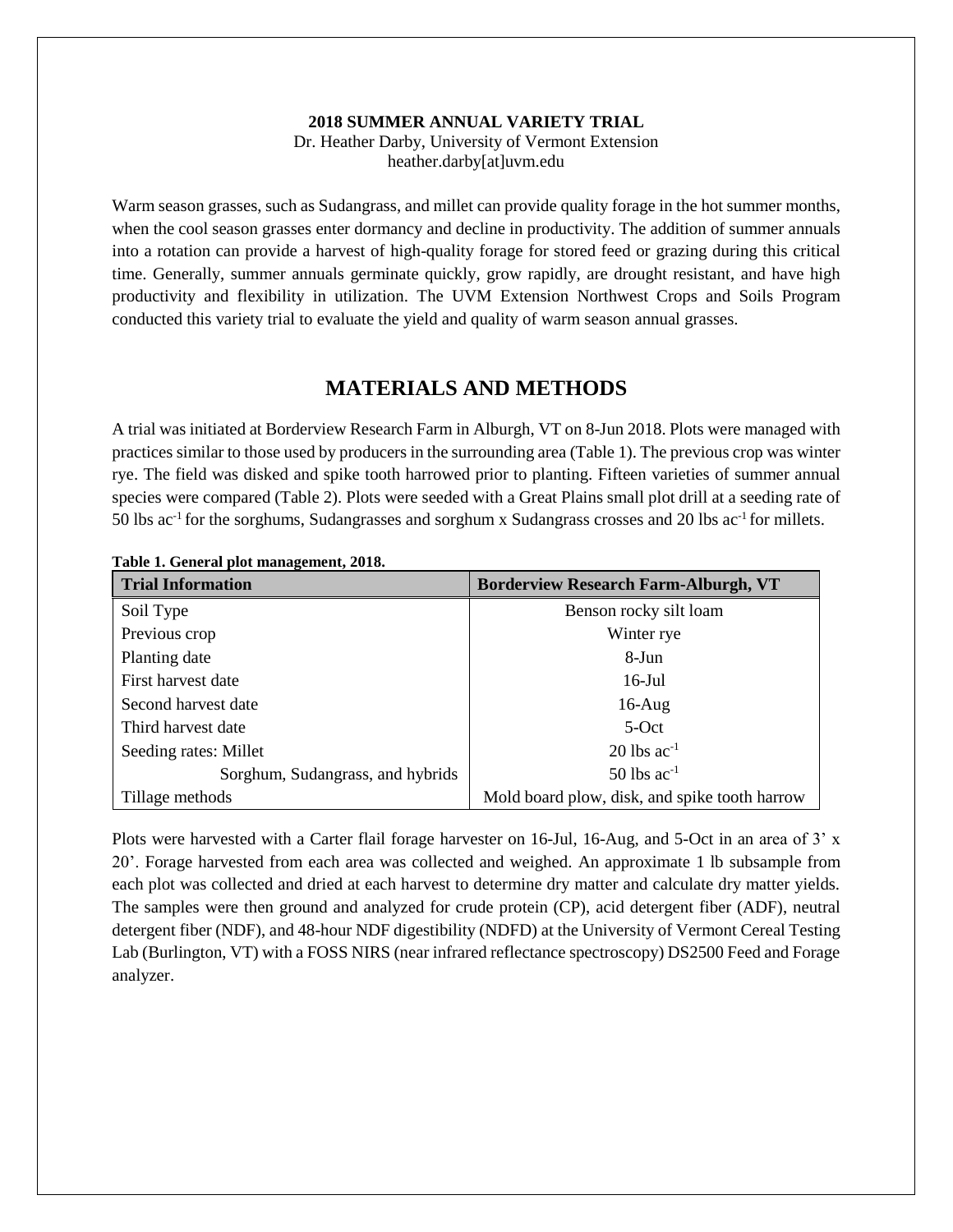| <b>Variety</b>   | <b>Species</b>       | <b>Characteristics</b> | Company                 |
|------------------|----------------------|------------------------|-------------------------|
| <b>FSG 315</b>   | Pearl Millet         | BMR, Dwarf             | Alta Seeds              |
| Prime 180        | Pearl Millet         | <b>BMR, Dwarf</b>      | King's Agriseed         |
| Prime 360        | Pearl Millet         | <b>BMR, Dwarf</b>      | King's Agriseed         |
| Tifleaf 3        | Pearl Millet         | Dwarf                  | Alta Seeds              |
| Wonderleaf       | Pearl Millet         |                        | Alta Seeds              |
| AS 6401          | Sorghum x Sudangrass |                        | Seedway, LLC            |
| Green Grazer V   | Sorghum x Sudangrass |                        | Alta Seeds              |
| 400x38           | Sorghum x Sudangrass |                        | <b>Richardson Seeds</b> |
| <b>Sugar Pro</b> | Sorghum x Sudangrass | <b>BMR</b>             | Seedway, LLC            |
| AS 9301          | Sudangrass           | <b>BMR</b>             | Alta Seeds              |
| AS 9302          | Sudangrass           | <b>BMR, Dwarf</b>      | Alta Seeds              |
| Hayking          | Sudangrass           | <b>BMR</b>             | King's Agriseed         |
| Piper            | Sudangrass           |                        | Seedway, LLC            |
| ProMax           | Sudangrass           | <b>BMR</b>             | Seedway, LLC            |
| <b>SSG 886</b>   | Sudangrass           | <b>BMR</b>             | Seedway, LLC            |

**Table 2. Summer annual varieties, characteristics, and seed source, 2018.** 

Mixtures of true proteins, composed of amino acids, and non-protein nitrogen make up the crude protein (CP) content of forages. The bulky characteristics of forage come from fiber. Forage feeding values are negatively associated with fiber since the less digestible portions of the plant are contained in the fiber fraction. The detergent fiber analysis system separates forages into two parts: cell contents, which include sugars, starches, proteins, non-protein nitrogen, fats and other highly digestible compounds; and the less digestible components found in the fiber fraction. The total fiber content of forage is contained in the neutral detergent fiber (NDF) which includes cellulose, hemicellulose, and lignin. This measure indicates the bulky characteristic of the forage and therefore is negatively correlated with animal dry matter intake. The portion of the NDF that is digestible within 48 hours is represented by NDFD48. The acid detergent fraction (ADF) is composed of highly indigestible fiber and therefore, is negatively correlated with digestibility. Results were analyzed with an analysis of variance in SAS (Cary, NC). The Least Significant Difference (LSD) procedure was used to separate cultivar means when the F-test was significant ( $p < 0.10$ ).

Variations in yield and quality can occur because of variations in genetics, soil, weather and other growing conditions. Statistical analysis makes it possible to determine whether a difference among varieties is real, or whether it might have occurred due to other variations in the field. At the bottom of each table, a LSD value is presented for each variable (i.e. yield). Least Significant differences (LSD's) at the 10% level of probability are shown. Where the difference between

| ١ | <b>Variety</b> | Yield  |
|---|----------------|--------|
|   | A              | 6.0    |
|   | B              | $7.5*$ |
| ζ | C              | $9.0*$ |
|   | LSD            | 2.0    |

two treatments within a column is equal to or greater than the LSD value at the bottom of the column, you can be sure in 9 out of 10 chances that there is a real difference between the two varieties. Treatments that were not significantly lower in performance than the highest value in a particular column are indicated with an asterisk. In this example, A is significantly different from C but not from B. The difference between A and B is equal to 1.5, which is less than the LSD value of 2.0. This means that these varieties did not differ in yield. The difference between A and C is equal to 3.0, which is greater than the LSD value of 2.0. This means that the yields of these varieties were significantly different from one another. The asterisk indicates that B was not significantly lower than the top yielding variety.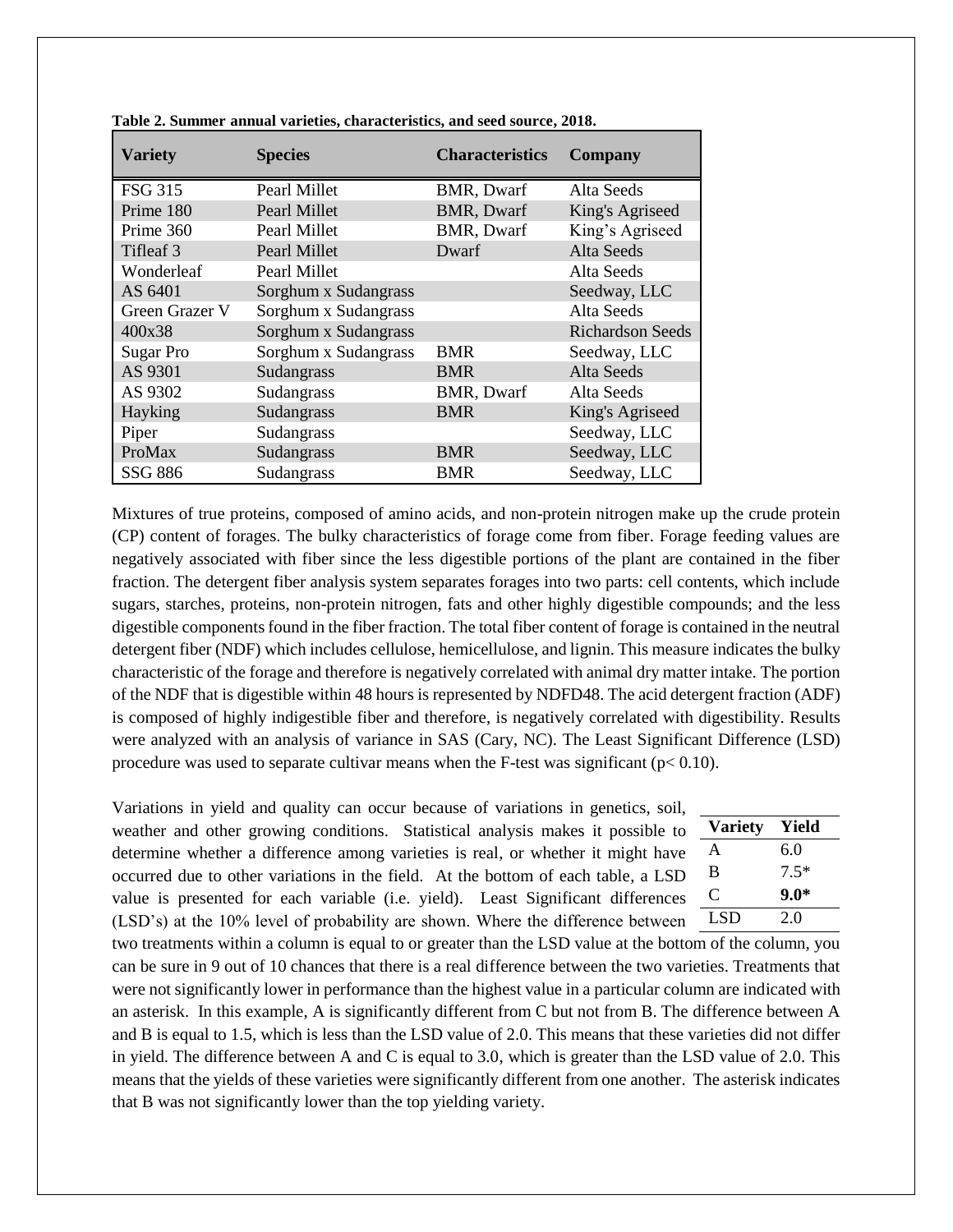## **RESULTS**

Seasonal precipitation and temperatures recorded with a Davis Instruments Vantage Pro 2 weather station with WeatherLink data logger in Alburgh, VT are shown in Table 3. From June through September there was an accumulation of 2298 Growing Degree Days (GDDs) in Alburgh, which is 285 GDDs more than the 30-year average. Rainfall was below average for all months except for June which was approximately normal. Multiple extended periods without rainfall were experienced, the longest of which was more than two weeks. Temperatures, conversely, were above average for Jul-Sep but below average for June. Hot and dry conditions provided ideal growing conditions throughout the year resulting in a third harvest being possible in early October.

| Alburgh, VT                     | June    | <b>July</b> | <b>August</b> | <b>September</b> |
|---------------------------------|---------|-------------|---------------|------------------|
| Average temperature (°F)        | 64.4    | 74.1        | 72.8          | 63.4             |
| Departure from normal           | $-1.38$ | 3.51        | 3.96          | 2.76             |
|                                 |         |             |               |                  |
| Precipitation (inches)          | 3.74    | 2.43        | 2.96          | 3.48             |
| Departure from normal           | 0.05    | $-1.72$     | $-0.95$       | $-0.16$          |
|                                 |         |             |               |                  |
| Growing Degree Days (base 50°F) | 447     | 728         | 696           | 427              |
| Departure from normal           | $-27$   | 88          | 115           | 109              |

**Table 3. Seasonal weather data collected in Alburgh, VT, 2018.**

Based on weather data from a Davis Instruments Vantage Pro2 with WeatherLink data logger. Historical averages are for 30 years of NOAA data (1981-2010) from Burlington, VT.

#### *Species Performance Across Cuttings*

These grass species are particularly good at withstanding drought conditions and thrive under hot temperatures. Total yields were approximately 4 tons ac<sup>-1</sup> (Figure 1). Pearl millet produced slightly lower yields than the sorghum x Sudangrass or Sudangrass. However, quality, in terms of protein and NDF digestibility, was about 2% higher in the pearl millet.



**Figure 1. Summer annual total yield across cuttings by species, 2018.**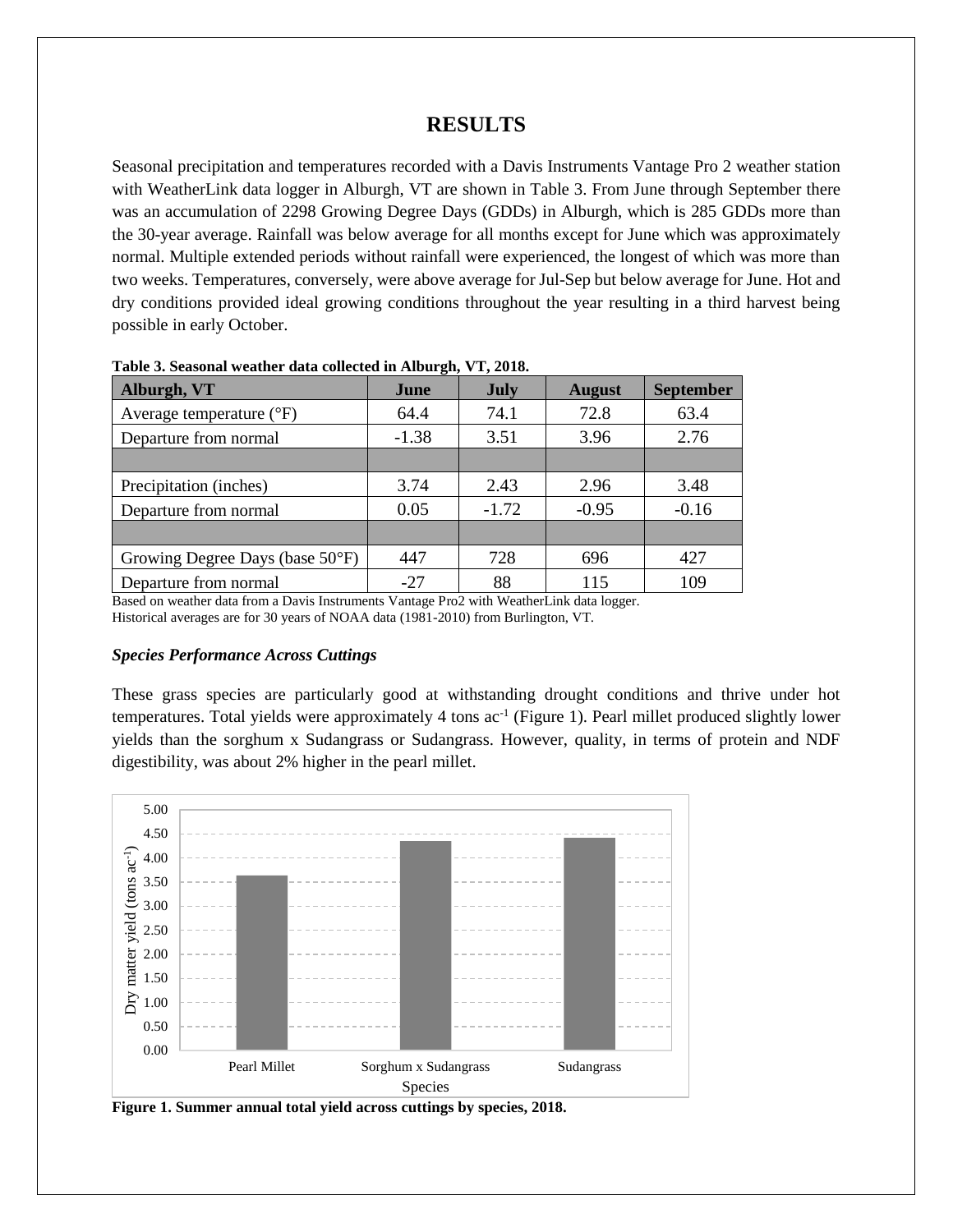#### *Variety Performance by Cutting*

Varieties differed significantly in quality at the first harvest but not in yield (Table 4). Yields averaged 1.67 tons  $ac^{-1}$  with the highest yielder, Piper sudangrass, producing 2.09 tons  $ac^{-1}$ . This was statistically similar to all other varieties. Crude protein ranged from 18.5 to 24.4%. The variety with the highest protein content was Prime 180 pearl millet, but this was statistically similar to six other varieties. The ADF and NDF concentrations averaged 28.3 and 52.8% respectively. The variety with the lowest ADF and NDF concentrations of 26.2 and 49.2% respectively, were produced by variety FSG 315 pearl millet. These were statistically similar to six and seven other varieties for ADF and NDF, respectively. The lowest lignin content of 2.92% was observed in the variety ProMax sudangrass, which was statistically similar to five other varieties. Finally, varieties also differed significantly in terms of NDF digestibility which ranged from 62.4 to 78.3%. The variety with the highest NDF digestibility was Prime 180 pearl millet, which was statistically similar to seven other varieties. Interestingly, not all the varieties with statistically higher digestibility were BMR varieties. Three varieties, Wonderleaf pearl millet, as well as AS 6401 and 400x38 sorghum x sudangrass, had high digestibility but are not BMR varieties. Similarly, four varieties that are BMR varieties, including Sugar Pro sorghum x sudangrass, as well as AS 9301, Hayking, and ProMax sudangrass, had significantly lower digestibility than the top performers despite their having the BMR trait. The lowest digestibility of 62.4% was produced by Piper sudangrass. This variety has been primarily used for cover cropping and not for animal feed.

| <b>Variety</b>        | <b>Species</b>       | Dry<br>matter<br>(DM) | <b>DM</b><br>yield | <b>Crude</b><br>protein | <b>ADF</b>      | <b>NDF</b> | Lignin  | NDFD48   |
|-----------------------|----------------------|-----------------------|--------------------|-------------------------|-----------------|------------|---------|----------|
|                       |                      | $\%$                  | tons $ac^{-1}$     |                         | $-$ % of DM $-$ |            |         | % of NDF |
| <b>FSG 315</b>        | Pearl Millet         | 16.2                  | 1.26               | $24.1*$                 | 26.2            | 49.2       | $3.50*$ | $77.7*$  |
| Prime 180             | Pearl Millet         | 16.0                  | 1.73               | 24.4                    | $26.8*$         | $50.2*$    | 3.88    | 78.3     |
| Prime 360             | Pearl Millet         | 16.8                  | 1.44               | 23.8*                   | $26.5*$         | $50.2*$    | 3.77    | 76.9*    |
| Tifleaf 3             | Pearl Millet         | 16.6                  | 1.59               | $23.1*$                 | $27.0*$         | $50.1*$    | 3.81    | 71.4     |
| Wonderleaf            | Pearl Millet         | 16.4                  | 1.77               | $23.0*$                 | 28.2*           | $51.4*$    | 4.23    | $75.6*$  |
| AS 6401               | Sorghum x Sudangrass | 16.4                  | 1.70               | 20.1                    | 29.1            | 55.0       | $3.01*$ | 74.8*    |
| Green Grazer V        | Sorghum x Sudangrass | 17.7                  | 1.80               | 20.7                    | 29.0            | 54.1       | 3.78    | 71.9     |
| 400x38                | Sorghum x Sudangrass | 16.5                  | 1.40               | $28.0*$                 | 28.7            | 53.2       | 3.53    | $75.0*$  |
| <b>Sugar Pro</b>      | Sorghum x Sudangrass | 15.9                  | 1.92               | 20.4                    | 31.0            | 55.9       | 4.08    | 67.1     |
| AS 9301               | Sudangrass           | 15.9                  | 1.94               | 19.9                    | 30.1            | 56.0       | $3.35*$ | 72.6     |
| AS 9302               | Sudangrass           | 17.0                  | 1.56               | $22.0*$                 | $27.3*$         | 53.4       | $2.96*$ | 76.9*    |
| Hayking               | Sudangrass           | 17.5                  | 1.74               | 21.4                    | $27.3*$         | $51.5*$    | 3.58    | 71.2     |
| Piper                 | Sudangrass           | 18.9                  | 2.09               | 18.5                    | 31.2            | 56.5       | 3.78    | 62.4     |
| ProMax                | Sudangrass           | 19.4                  | 1.49               | 20.4                    | $26.9*$         | $51.2*$    | 2.92    | 71.4     |
| SSG 886               | Sudangrass           | 18.7                  | 1.70               | 20.8                    | 28.7            | 54.4       | $3.17*$ | $73.0*$  |
| LSD $(p = 0.10)$      |                      | <b>NS</b>             | <b>NS</b>          | 2.41                    | 2.10            | 2.26       | 0.595   | 5.60     |
| <b>First Cut Mean</b> |                      | 17.0                  | 1.67               | 21.7                    | 28.3            | 52.8       | 3.56    | 73.1     |

#### **Table 4. Yield and quality of 15 summer annual varieties, 1st cut, 2018.**

\*Treatments with an asterisk performed statistically similar to the top performer in **bold.**

NS- Not statistically significant.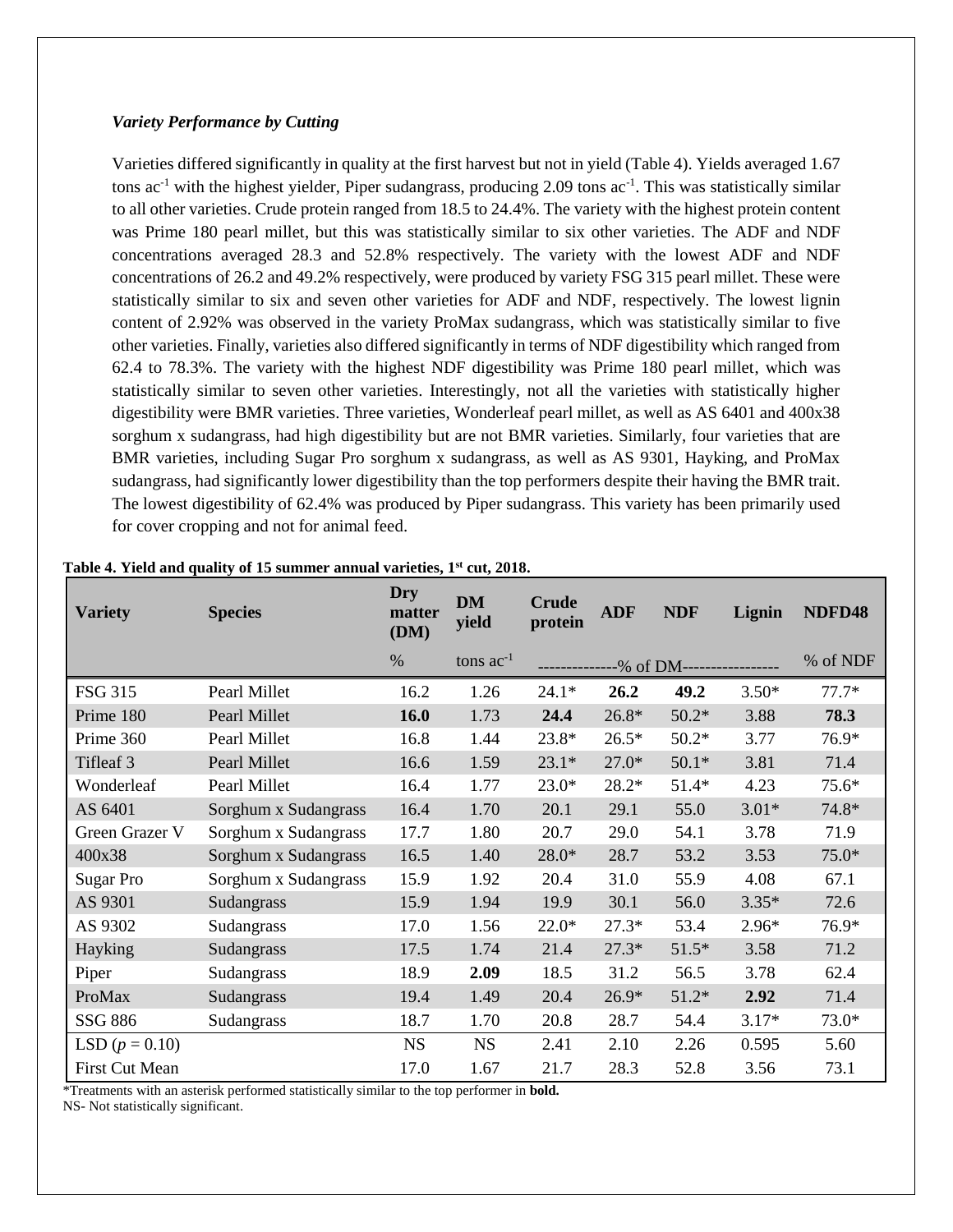The second harvest was made 31 days after the  $1<sup>st</sup>$  harvest. Varieties differed in yield and quality at the second harvest (Table 5). Yields ranged from 1.04 to 2.11 tons ac<sup>-1</sup>. The highest yielding variety was AS 9301 sudangrass which performed similarly to only three other varieties: AS 6401, Green Grazer V and Sugar Pro sorghum x sudangrass. In terms of quality, none of the top yielding varieties were top performers in terms of protein or ADF concentration. Protein levels ranged from 18.6 to 24.5%. The variety with the highest protein was, as in the  $1<sup>st</sup>$  harvest, Prime 180 pearl millet. This was similar to all other pearl millet varieties except for Prime 360. The ADF content ranged from 27.5 to 33.7% with the lowest being produced, similarly to the 1st harvest, by FSG 315 pearl millet. This was similar to five other varieties. The NDF content showed a similar trend with the lowest content of 53.8% being from FSG 315 pearl millet which was statistically similar to four other varieties. The NDF digestibility varied significantly from 65.3 to 76.1%. The highest digestibility was again produced by Prime 180 pearl millet, but was similar to seven other varieties. As with the 1<sup>st</sup> cutting, there were three BMR varieties, Prime 360 pearl millet, ProMax and SSG 886 sudangrass, that actually had significantly lower NDF digestibility than the remaining BMR varieties and two non-BMR varieties. Again the sudangrass variety Piper had the lowest NDF digestibility of 65.3%; all other varieties had NDF digestibility greater than 70.0%.

| <b>Variety</b>   | <b>Species</b>       | Dry<br>matter<br>(DM) | <b>DM</b><br>yield | <b>Crude</b><br>protein | <b>ADF</b> | <b>NDF</b> | Lignin    | NDFD48   |
|------------------|----------------------|-----------------------|--------------------|-------------------------|------------|------------|-----------|----------|
|                  |                      | $\%$                  | tons $ac^{-1}$     |                         |            | -% of DM-- |           | % of NDF |
| <b>FSG 315</b>   | Pearl Millet         | 18.2                  | 1.04               | $23.3*$                 | 27.5       | 53.8       | 3.76      | $75.3*$  |
| Prime 180        | Pearl Millet         | 17.3                  | 1.41               | 24.5                    | 28.5*      | 55.6*      | 3.53      | 76.1     |
| Prime 360        | Pearl Millet         | 17.8                  | 1.09               | 20.9                    | $29.3*$    | 56.6       | 3.94      | 73.2     |
| Tifleaf 3        | Pearl Millet         | 16.4                  | 1.37               | $23.8*$                 | $29.0*$    | 55.4*      | 4.07      | $74.7*$  |
| Wonderleaf       | Pearl Millet         | 16.3                  | 1.62               | 22.9*                   | 29.2       | 55.7*      | 4.07      | 72.4     |
| AS 6401          | Sorghum x Sudangrass | 13.4                  | 1.92*              | 19.6                    | 33.5       | 59.9       | 3.43      | 72.3     |
| Green Grazer V   | Sorghum x Sudangrass | 15.9                  | 1.88*              | 19.9                    | 30.1       | 55.4*      | 3.62      | $72.5*$  |
| 400x38           | Sorghum x Sudangrass | 15.6                  | 1.71               | 21.9                    | 30.4       | 57.4       | 3.92      | 72.4     |
| <b>Sugar Pro</b> | Sorghum x Sudangrass | 14.9*                 | $1.75*$            | 20.3                    | 32.5       | 60.1       | 3.39      | $73.0*$  |
| AS 9301          | Sudangrass           | 15.5                  | 2.11               | 19.9                    | 31.2       | 58.6       | 3.57      | 74.4*    |
| AS 9302          | Sudangrass           | 16.5                  | 1.52               | 22.3                    | 28.4*      | 56.6       | 3.36      | 74.9*    |
| Hayking          | Sudangrass           | 17.7                  | 1.61               | 20.7                    | 28.3*      | 55.7       | 2.86      | $75.5*$  |
| Piper            | Sudangrass           | 17.3                  | 1.68               | 18.6                    | 33.7       | 60.3       | 4.32      | 65.3     |
| ProMax           | Sudangrass           | 17.2                  | 1.72               | 19.6                    | 30.2       | 57.5       | 3.33      | 70.7     |
| SSG 886          | Sudangrass           | 16.4                  | 1.61               | 20.1                    | 31.0       | 58.1       | 3.39      | 72.1     |
| LSD $(p = 0.10)$ |                      | 1.49                  | 0.368              | 2.06                    | 2.37       | 2.67       | <b>NS</b> | 3.62     |
| First Cut Mean   |                      | 16.4                  | 1.60               | 21.2                    | 30.2       | 57.1       | 3.64      | 73.0     |

|  | Table 5. Yield and quality of 15 summer annual varieties, 2 <sup>nd</sup> cut, 2018. |  |  |
|--|--------------------------------------------------------------------------------------|--|--|
|--|--------------------------------------------------------------------------------------|--|--|

\*Treatments with an asterisk performed statistically similarly to the top performer in **bold.**

NS- Not statistically significant.

Due to warm weather persisting into the fall, a third harvest was made. However, due to very dry conditions during this period, this harvest was not made until early October, 50 days after the 2<sup>nd</sup> harvest. Yield and quality differed significantly at this harvest as well (Table 6). Yields ranged from  $0.521$  to  $1.11$  tons ac<sup>-1</sup>.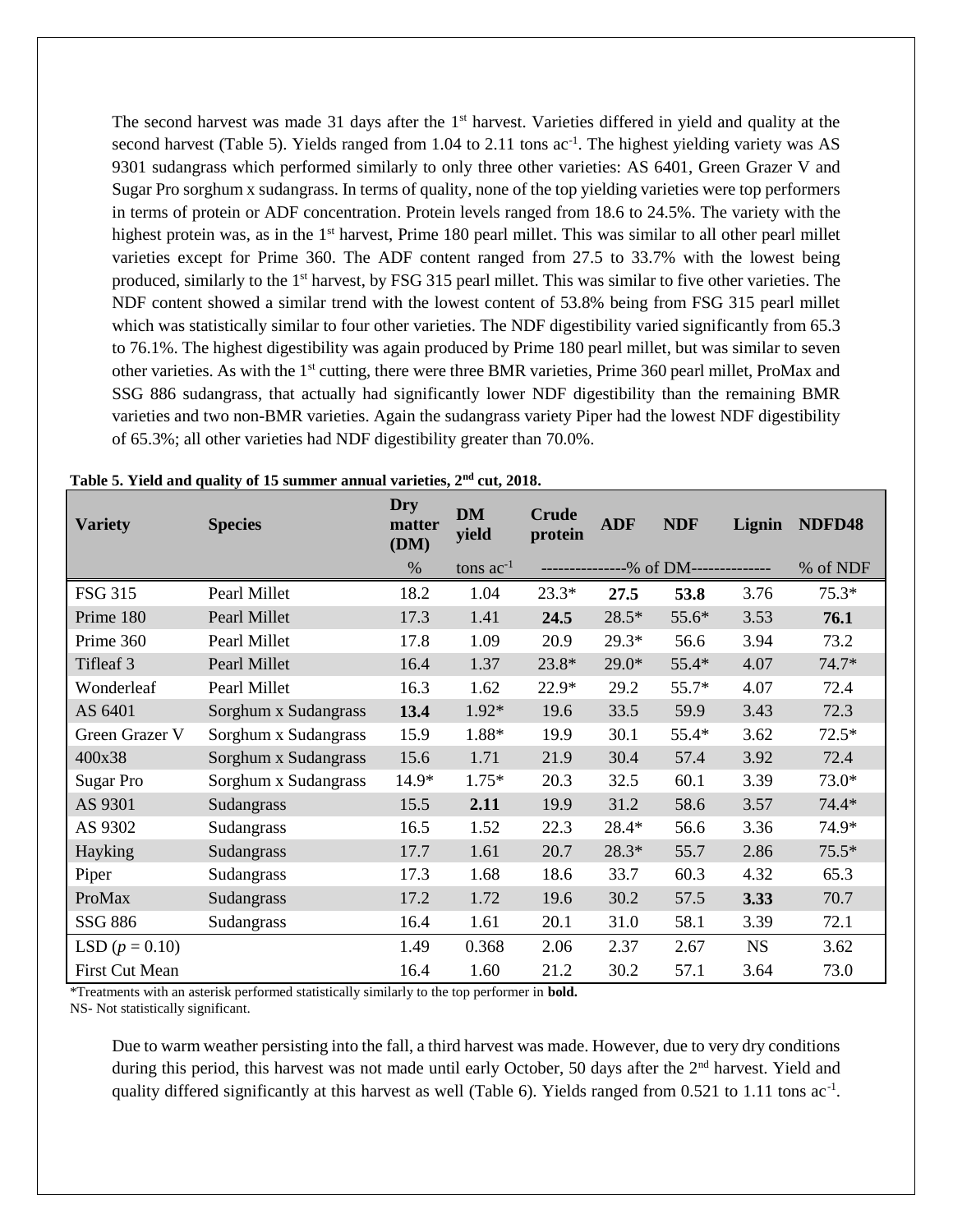The highest yielding variety was Piper sudangrass which performed similarly to five other varieties. Protein also varied widely from 14.9 to 20.0%. The variety with the highest protein once again was Prime 180 pearl millet which was similar to four other varieties. Interestingly, three of the pearl millet varieties, Prime 360, Tifleaf 3, and Wonderleaf, dropped to below 18.0% protein while the other two varieties remained close to 19.0 and 20.0%. The ADF and NDF contents also differed significantly. The ADF ranged from 28.0 to 33.3% while NDF ranged from 55.2 to 61.0%. The variety with the lowest ADF was AS 9302 sudangrass which performed similarly to three other varieties. The variety with the lowest NDF was Prime 180 pearl millet which was similar to nine other varieties. The NDF digestibility ranged from 59.8 to 71.3%. Sugar Pro sorghum x sudangrass had the highest NDF digestibility which was similar to only three other varieties. Interestingly, at this harvest the varieties with the highest NDF digestibility were all sudangrasses or sorghum x sudangrasses, whereas in the previous cuttings the millet varieties were top performers. All of these varieties contain the BMR trait. Again, the lowest digestibility was observed in the variety Piper sudangrass with less than 60% digestibility. Overall, yield and quality of this third harvest was significantly reduced from the previous two. In most years, a third harvest is not obtained in this region.

| <b>Variety</b>   | <b>Species</b>       | Dry<br>matter<br>(DM) | <b>DM</b><br>yield | <b>Crude</b><br>protein | <b>ADF</b> | <b>NDF</b>                               | Lignin  | NDFD48   |
|------------------|----------------------|-----------------------|--------------------|-------------------------|------------|------------------------------------------|---------|----------|
|                  |                      | $\%$                  | tons $ac^{-1}$     |                         |            | -----------------% of DM---------------- |         | % of NDF |
| FSG 315          | Pearl Millet         | 20.0                  | 0.676              | $18.7*$                 | $29.7*$    | $56.2*$                                  | 4.48    | 66.1     |
| Prime 180        | Pearl Millet         | 19.5                  | 0.741              | 20.0                    | 28.4*      | 55.2                                     | 4.68    | 66.0     |
| Prime 360        | Pearl Millet         | 22.1                  | 0.655              | 15.5                    | 30.8       | 58.3                                     | 4.37    | 64.8     |
| Tifleaf 3        | Pearl Millet         | 20.9                  | 0.732              | 17.4                    | 30.0       | $57.0*$                                  | 4.77    | 63.0     |
| Wonderleaf       | Pearl Millet         | 19.7                  | 0.595              | 17.8                    | 29.9       | 55.6*                                    | 5.06    | 63.8     |
| AS 6401          | Sorghum x Sudangrass | 18.6                  | 0.792              | 16.4                    | 31.9       | $57.2*$                                  | $3.80*$ | 68.2     |
| Green Grazer V   | Sorghum x Sudangrass | 19.5                  | $0.963*$           | 17.1                    | 31.8       | 58.0                                     | 4.24    | 64.0     |
| 400x38           | Sorghum x Sudangrass | 20.0                  | 0.521              | $19.4*$                 | 30.0       | $56.0*$                                  | 4.18    | 66.1     |
| Sugar Pro        | Sorghum x Sudangrass | 19.9                  | $1.04*$            | 17.0                    | $29.6*$    | 55.7*                                    | $3.63*$ | 71.3     |
| AS 9301          | Sudangrass           | 19.3                  | $1.06*$            | 17.7                    | 30.1       | 56.8*                                    | $3.63*$ | $70.1*$  |
| AS 9302          | Sudangrass           | 19.7                  | $1.04*$            | 19.8*                   | 28.0       | 55.9*                                    | 3.94    | $69.3*$  |
| Hayking          | Sudangrass           | 20.4                  | 0.984*             | 18.8*                   | 30.6       | 57.7                                     | 4.31    | 63.4     |
| Piper            | Sudangrass           | 21.7                  | 1.11               | 14.9                    | 33.3       | 61.0                                     | 4.77    | 59.8     |
| ProMax           | Sudangrass           | 21.8                  | 0.798              | 17.2                    | 31.3       | 58.4                                     | 4.09    | 64.0     |
| SSG 886          | Sudangrass           | 20.0                  | 0.771              | 17.0                    | 29.5       | 56.5*                                    | 3.46    | $70.5*$  |
| LSD $(p = 0.10)$ |                      | <b>NS</b>             | 0.244              | 2.10                    | 1.72       | 1.95                                     | 0.410   | 2.23     |
| First Cut Mean   |                      | 20.2                  | 0.830              | 17.7                    | 30.3       | 57.0                                     | 4.23    | 66.0     |

### **Table 6. Yield and quality of 15 summer annual varieties, 3rd cut, 2018.**

\*Treatments with an asterisk performed statistically similarly to the top performer in **bold.**

NS- Not statistically significant.

#### *Variety Performance Across Cuttings*

Variety performance in terms of yield and quality across all cuttings is summarized in Figure 2. Overall, yields ranged from 2.97 to 5.10 tons  $ac^{-1}$ . The variety that produced the highest total yield was AS 9301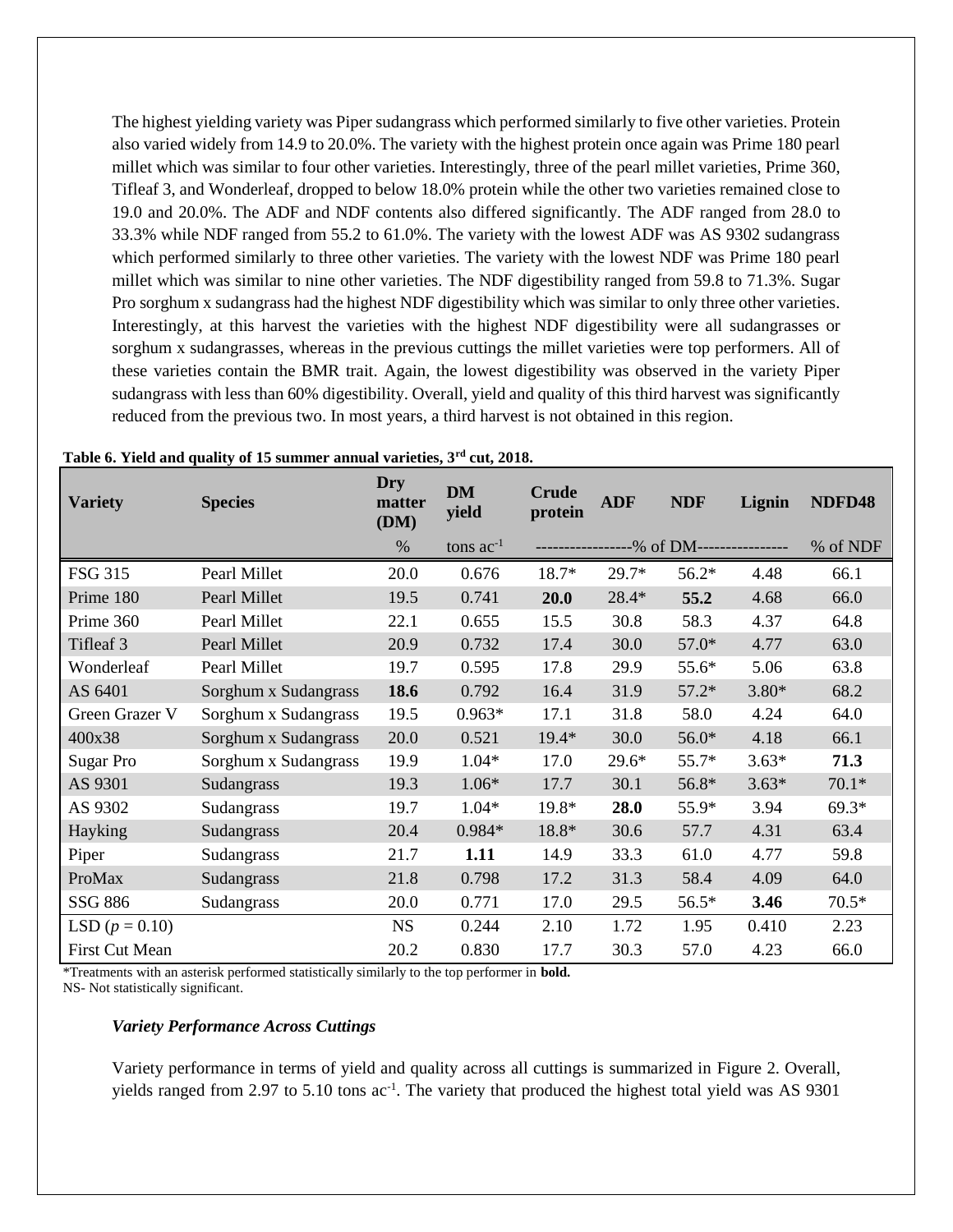sudangrass. Three other varieties produced yields over 4.5 tons ac<sup>-1</sup> including Piper sudangrass, and Sugar Pro and Green Grazer V sorghum x sudangrass. The lowest yielding varieties were FSG 315 and Prime 360 pearl millet which produced less than 3.5 tons  $ac^{-1}$ . In terms of quality, Prime 180 pearl millet consistently had very high protein and low ADF and NDF contents, even into the late harvest. It remained high in quality at this late harvest better than the other millet varieties except for FSG 315. Figure 2 is divided into four quadrants by dotted lines signifying the average total yield and relative forage value (RFV) for the trial across the three cuttings. Varieties that land in the top left quadrant are those that produced above average yields but below average quality. Varieties in the bottom right quadrant produced above average quality but below average yields. Varieties in the top right quadrant produced above average yield and quality. The varieties that produced both high yield and quality over all three cuttings were Hayking and AS 9302 sudangrass. Wonderleaf and Prime 180 millet were close but yielded slightly less overall. However, RFV is a calculation based on ADF and NDF content and does not take other aspects of quality into consideration. Of particular importance is the portion of NDF that is digestible. Figure 3 shows yield and NDF digestibility of the treatments. When we compare Figure 2 and 3, you can see that some treatments, AS 9301, and AS 6401, appeared lower in quality in terms of RFV but had above average NDF digestibility.



**Figure 2. Total yield and average relative forage value (RFV) of 15 summer annual varieties across three harvests, 2018.**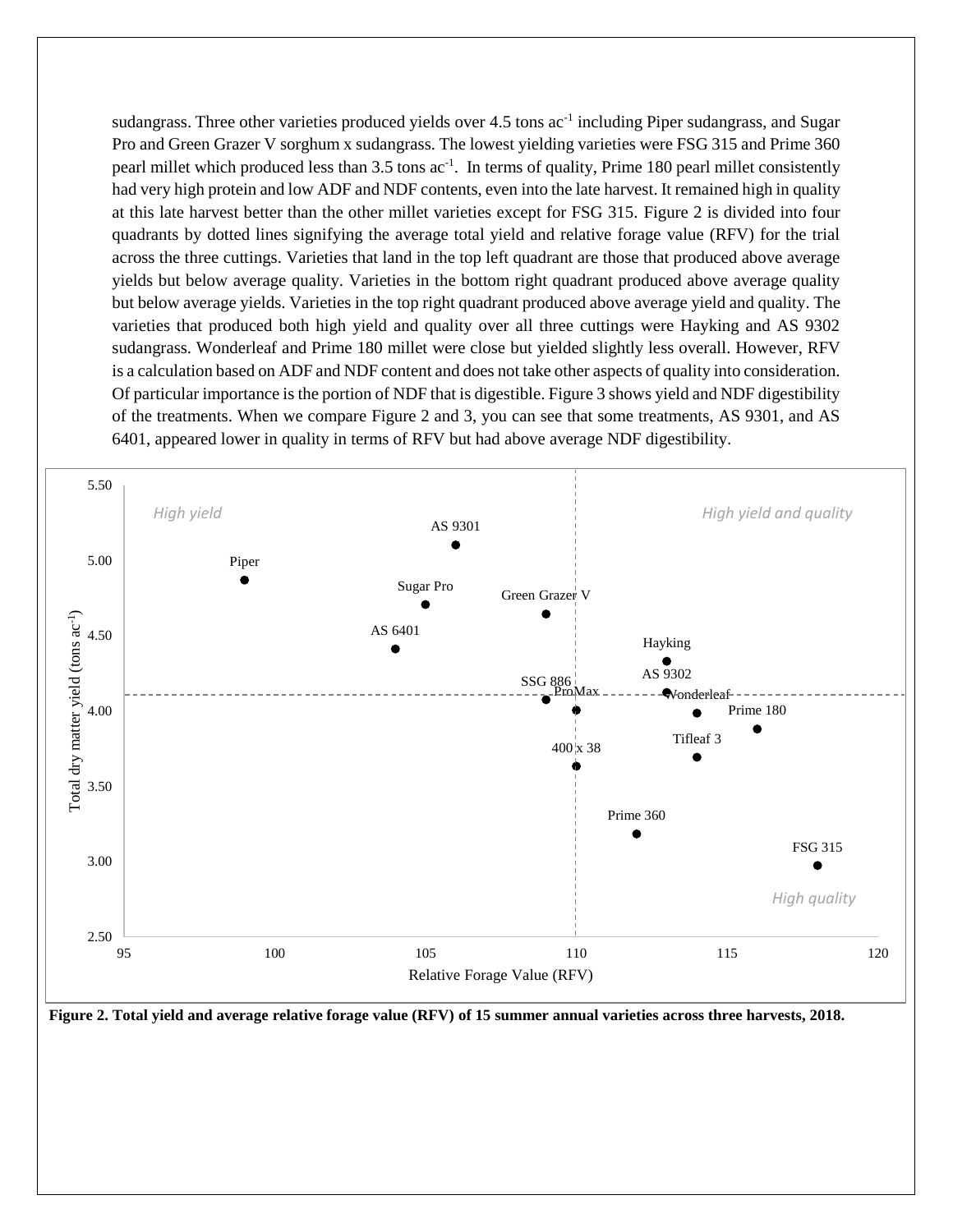

**Figure 3. Total yield and average 48-hr NDF digestibility of 15 summer annual varieties across three harvests, 2018.**

# **DISCUSSION**

These data demonstrate the value of integrating summer annual forages into forage production systems in the Northeast. In a year where drought conditions diminished the yield and quality of perennial pastures and hay fields, summer annuals produced on average 4.10 tons ac<sup>-1</sup> of high quality forage. Varietal selection is important as varieties differ in performance in terms of yield and quality. Piper sudangrass, for example, was one of the highest yielding varieties in the trial. However, its quality was substantially lower than all the other varieties. Piper is sold primarily as a summer cover crop. Purchasing improved forage varieties, despite potentially higher costs or lower yields, is important if your goal is to produce high quality forage.

With growing summer annuals, it is important to also be aware of the risk of nitrate accumulation and the presence of prussic acid. Nitrates are considered relatively safe for feed up to 5000 ppm, however, there is a risk of excessive nitrate accumulation under excessive fertility, and immediately after a drought stressed crop receives rainfall. Additionally, sorghums, sudangrasses, and hybrids may contain prussic acid, which can be toxic. To avoid prussic acid poisoning from summer annuals: